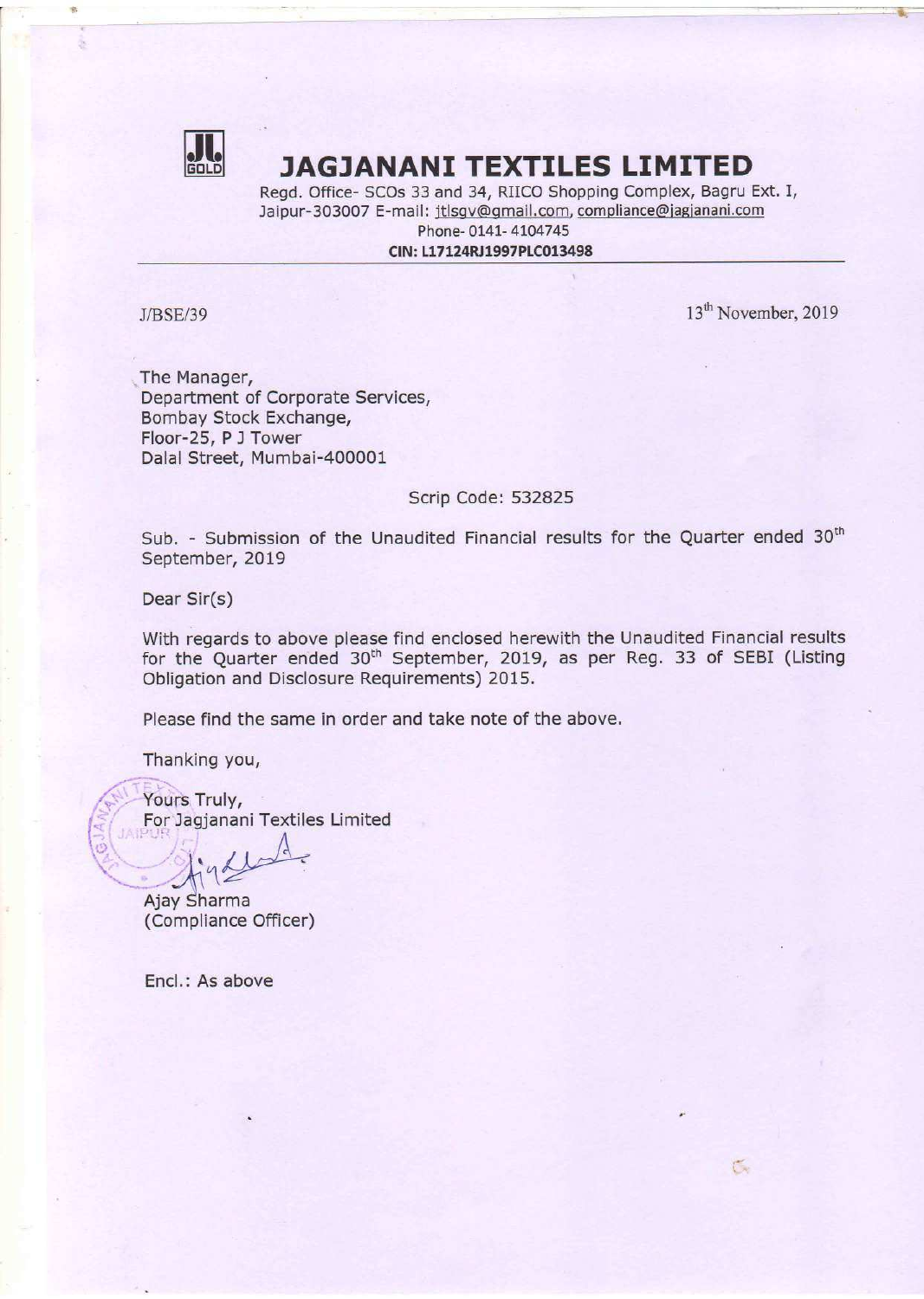

A O MITTAL & ASSOCIATES Ph. No. (0141) 2373869 CHARTERED ACCOUNTANTS (0141) <sup>2370130</sup>

## Limited Review Report of Jagjanani Textiles Limited

BSE Ltd. Mumbai

We have reviewed the accompanying statement of unaudited financial results of<br>Jagjanani Textiles Limited for the period ended 01/07/2019 to 30/09/2019 except<br>for the disclosures regarding 'Public Shareholding' and 'Promote

We conducted our review in accordance with the Standard on Review Engagement (SRE)<br>2400, Engagements to Review Financial Statements issued by the Institute of Chartered<br>Accountants of India. This standard requires that we

Based on our review conducted as above, nothing has come to our attention that causes us to<br>believe that the accompanying statement of unaudited financial results prepared in<br>accordance with applicable accounting standards

For AO Mittal & Associates Chartered Accountants FRN-014640C

(Rakesh Agarwal) Partner Mem. No. :420961 Place Jaipur Date 05/11/2019 UDIN:19420961AAAACC1114

The Accounting Standards notified pursuant to the Companies (Accounting Standards) Rules, 2006 and/or Accounting Standards issued by Institute of Chartered Accountants of India.

2 Partner or proprietor, as the case

HO: S-7, GOVINDAM COMPLEX, SANSAR CHANDRA ROAD, JAIPUR. BRANCH: 1) F-41, SHREE NATH TOWER, VIDHYADHAR NAGAR, JAIPUR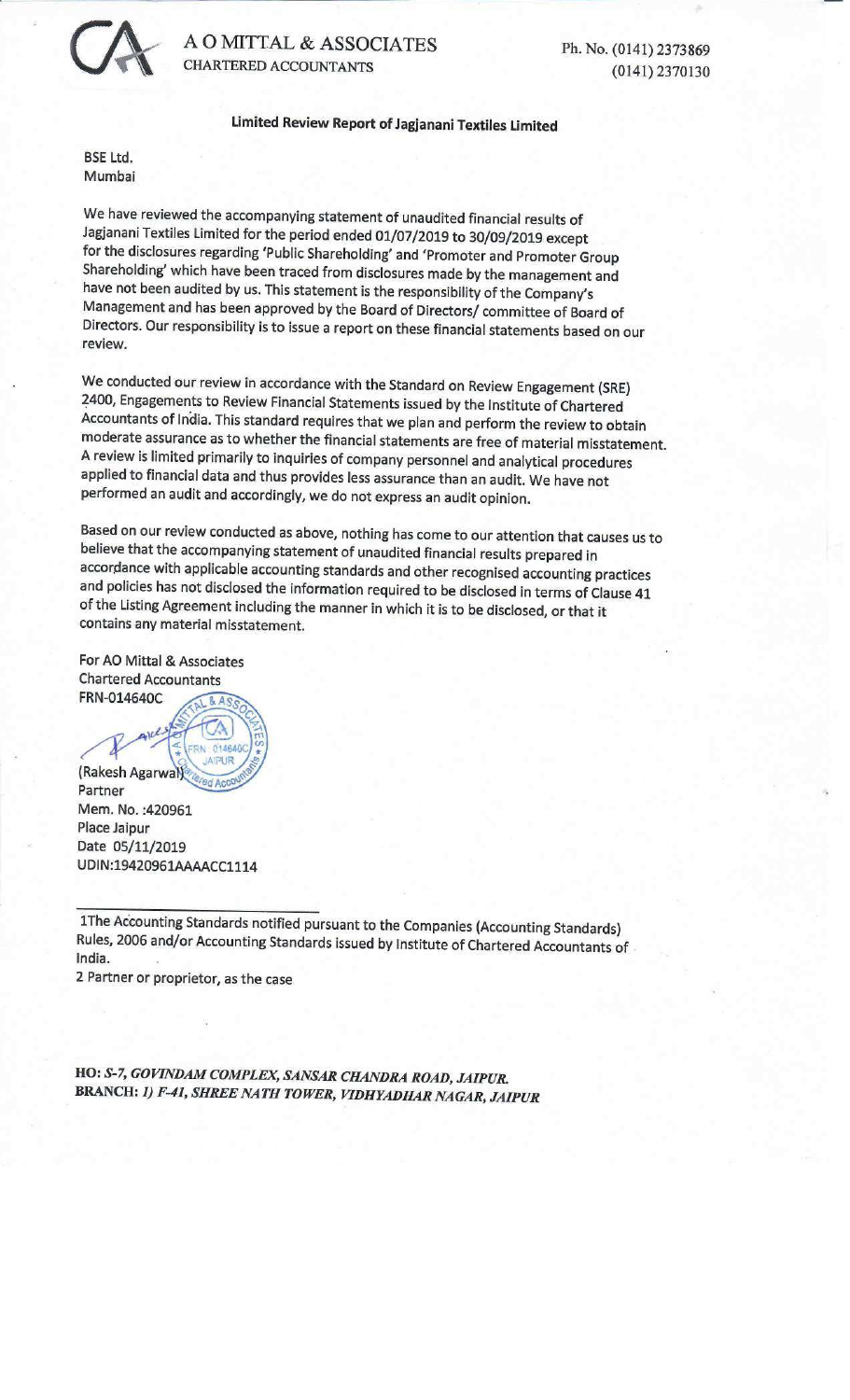|                     | REGD. OFF. - SCOs 33 & 34 RIICO Shopping Complex, Bagru, Jaipur-303007<br>CIN No.:L17124RJ1997PLC013498 E-mail:compliance@jagjanani.com Phone No.:0141-4104745 | <b>JAGJANANI TEXTILES LIMITED</b> |                                   |                                                        |                        |                          |                                                                                    |
|---------------------|----------------------------------------------------------------------------------------------------------------------------------------------------------------|-----------------------------------|-----------------------------------|--------------------------------------------------------|------------------------|--------------------------|------------------------------------------------------------------------------------|
|                     | UNAUDITED FINANCIAL RESULTS FOR THE QUARTER ENDED SEPTEMBER 30, 2019                                                                                           |                                   |                                   |                                                        |                        |                          | (Rs In '000')                                                                      |
|                     |                                                                                                                                                                |                                   | Three months ended-Unaudited      |                                                        | Year to date-Unaudited |                          | Year ended-Audited                                                                 |
| S. No               | <b>PARTICULARS</b>                                                                                                                                             |                                   |                                   | 30.09.2019 30.06.2019 30.09.2018 30.09.2019 30.09.2018 |                        |                          | 31.03.2019                                                                         |
|                     |                                                                                                                                                                |                                   |                                   |                                                        |                        |                          | 1447                                                                               |
| $\mathbf{1}$        | Net Sales/Income from operations                                                                                                                               | 86                                | 87                                | 138                                                    | 173<br>173             | 1175<br>1175             | 1447                                                                               |
| $\overline{2}$<br>3 | Other Income<br>Total Income (1+2)                                                                                                                             | 86                                | 87                                | 138                                                    |                        |                          |                                                                                    |
| $\overline{4}$      | Total Expenditure:                                                                                                                                             | $\overline{\phantom{a}}$          | ٠                                 | œ.                                                     | U,                     | 嵩                        |                                                                                    |
|                     | a) (Increase)/decrease in stock in trade & W.I.P<br>b) Consumption of raw materials                                                                            | ۷                                 | $\blacksquare$                    | ۰                                                      | ٠                      | $\frac{1}{2}$            |                                                                                    |
|                     | c) Purchase of traded goods                                                                                                                                    | à.                                | $\blacksquare$                    | ٠                                                      | ٠<br>۰                 | $\overline{\phantom{a}}$ |                                                                                    |
|                     | d)Power & Fuel                                                                                                                                                 | $\rightarrow$                     | ٠<br>102                          | $\overline{\phantom{a}}$<br>271                        | 204                    | 543                      | 1030                                                                               |
|                     |                                                                                                                                                                | 102                               | $\bullet$                         | $\overline{\phantom{a}}$                               | $\blacksquare$         | $\sim$                   | 1113                                                                               |
|                     | e) Employee cost                                                                                                                                               |                                   |                                   | 131                                                    | 750                    | 889<br>1260              | 1276                                                                               |
|                     | f) Depreciation                                                                                                                                                | 243                               | 507                               |                                                        |                        | (1517)                   | (1972)                                                                             |
|                     | g) Other expenditure                                                                                                                                           | $\overline{\phantom{a}}$          | u                                 | 1260                                                   |                        |                          |                                                                                    |
| 5                   | <b>Interest</b>                                                                                                                                                | (259)                             | (522)                             | (1524)                                                 | (781)                  | $\sim$                   | $\omega$                                                                           |
| 6<br>$\overline{7}$ | Profit/Loss from Ordinary activities before tax<br>Tax expense                                                                                                 | ٠                                 |                                   | $\overline{\phantom{a}}$<br>(1524)                     | (781)                  | (1517)                   |                                                                                    |
| 8                   | Net Profit/(Loss) from ordinary activities after tax                                                                                                           | (259)<br>÷.                       | (522)<br>$\overline{\phantom{a}}$ | 20521                                                  |                        | $\blacksquare$           |                                                                                    |
| 9                   | Extraordinary items (net of tax expenses)                                                                                                                      | (259)                             | (522)                             | 18997                                                  | (781)                  | (1517)                   |                                                                                    |
| 10                  | Net Profit/(Loss) for the period                                                                                                                               | 156000                            | 156000                            | 156000                                                 | 156000                 | 156000                   |                                                                                    |
| 11                  | Paid up equity share capital (Face value of `10/-)                                                                                                             | (244084)                          | (244084)                          | (261933)                                               | (244084)<br>(0.05)     | (261933)<br>1.22000      |                                                                                    |
| 12<br>13            | Reserves excluding revaluation reserves of prv. year<br>Earning per share (EPS) - Basic & diluted                                                              | (0.02)                            | (0.03)                            | 1.22000                                                |                        |                          |                                                                                    |
| 14                  | Public shareholding                                                                                                                                            |                                   | 11768915                          | 11768915                                               | 11768915               | 11768915                 |                                                                                    |
|                     | -Number of shares                                                                                                                                              | 11768915<br>75.44                 | 75.44                             | 75.44                                                  | 75.44                  | 75.44                    |                                                                                    |
|                     | -Percentage of shareholding                                                                                                                                    |                                   |                                   |                                                        |                        |                          | (1972)<br>19821<br>17849<br>156000<br>(244084)<br>1.14<br>11768915<br>75.44<br>Nil |
| 15                  | Promoters and Promoter Group Shareholding                                                                                                                      | Nil                               | Nil                               | Nil                                                    | Nil                    | Nil                      |                                                                                    |
|                     | a) Pledged/Encumbered<br>b) Non-encumbered                                                                                                                     | 3831085                           | 3831085                           | 3831085                                                | 3831085                | 3831085                  | 3831085<br>24.56                                                                   |

# JAGJANANI 'TEXTILES LIMITED

## TE Notes: JANA **JAIR** ්

financial results.

- Percentage or statements,<br>
1 The above financial results were approved by the Board of Directors in their meeting held on November, 13, 2019.<br>
2 The Auditors of the Company have carried over Limited Review of the above f 1 The above financial results were approved by the more financial results.<br>2 The Auditors of the Company have carried over Limited Review of the above financial results.<br>3 The number of investor complaints received during The number of investor complaints received during the quarties beginning or at the end of quarter ended September 30, 2019.

FOR JACJANANI TEXTILES LIMITED Ajay Company Secretary

 $\zeta$ 

 $=$ 

|Place:Bagru, Jaipur Date: 13.11.2019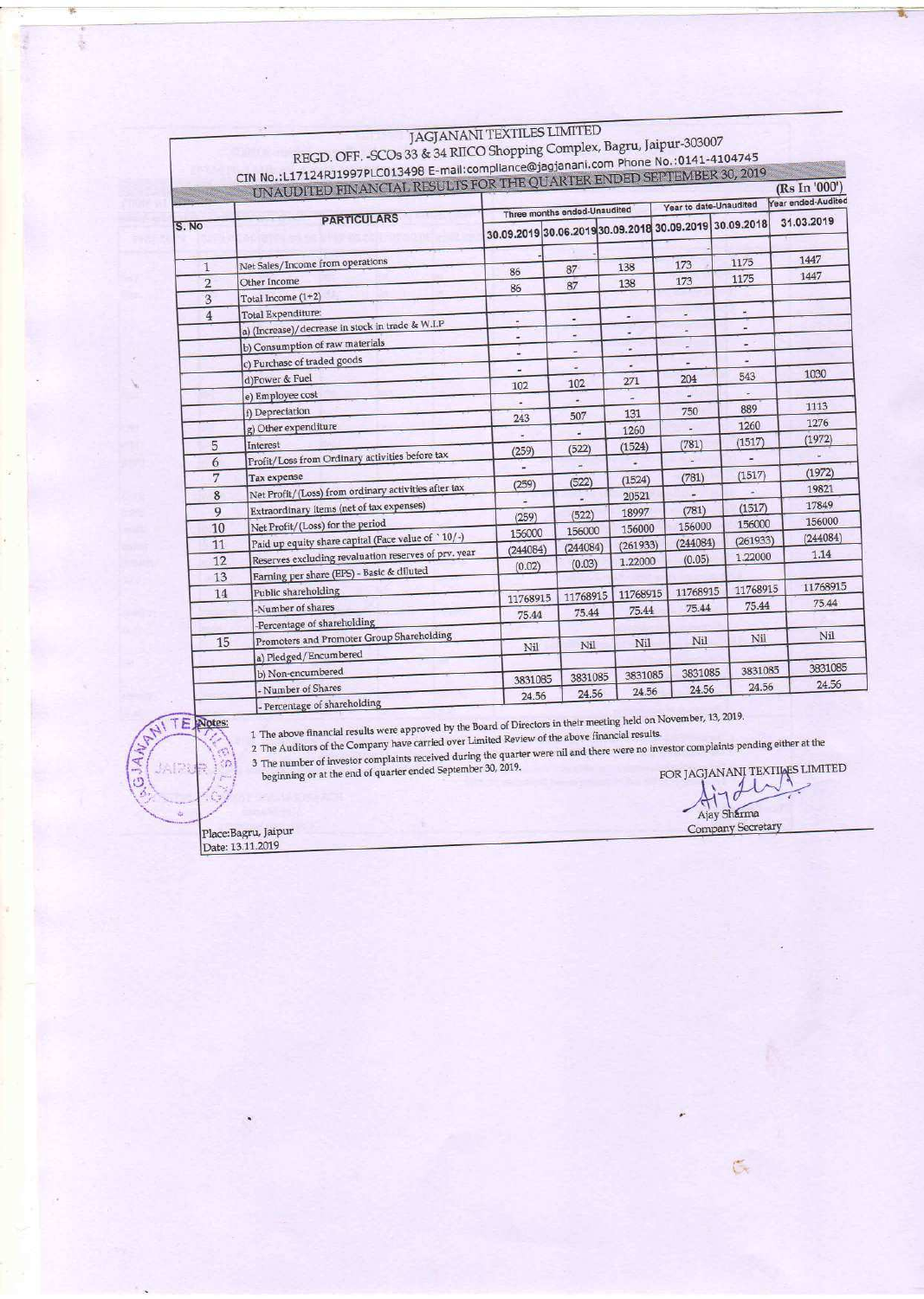| JAGJANANI TEXTILES LIMITED<br>REGD. OFF. - E-228 RIICO IND. AREA BAGRU EXTN. BAGRU, JAIPUR-303007<br>CIN No.:L17124RJ1997PLC013498 E-mail:compliance@jagjanani.com Phone No.:0141-4104745<br>Statement of Net Profit/Loss as per IND AS (Companies Act, 2013)<br>(Rs In '000')<br><b>Three months ended-Unaudited</b><br><b>PARTICULARS</b><br>30.09.2019<br>1 Net Sales/Income from operations<br>86<br>2 Other Income<br>86<br>$3$ Total Income (1+2)<br>4 Total Expenditure:<br>a) (Increase)/decrease in stock in trade & W.I.P<br>b) Consumption of raw materials<br>c) Purchase of traded goods<br>d)Power & Fuel<br>102<br>e) Employee cost<br>f) Depreciation<br>243<br>g) Other expenditure<br>5 Interest<br>(259)<br>6 Profit/Loss from Ordinary activities before tax<br>7 Tax expense<br>(259)<br>8 Net Profit/(Loss) from ordinary activities after tax<br>9 Extraordinary items (net of tax expenses)<br>(259)<br>10 Net Profit/(Loss) for the period<br>156000<br>11 Paid up equity share capital (Face value of `10/-)<br>(244084)<br>12 Reserves excluding revaluation reserves of previous year<br>0.02<br>13 Earning per share (EPS) - Basic & diluted<br>14 Public shareholding<br>11768915<br>-Number of shares<br>75.44<br>-Percentage of shareholding<br>15 Promoters and Promoter Group Shareholding<br>Nil<br>a) Pledged/Encumbered<br>b) Non-encumbered<br>3831085<br>- Number of Shares<br>24.56<br>- Percentage of shareholding<br>1 The above financial results were approved by the Board of Directors in their meeting held on November 13, 2019.<br>2 The Auditors of the Company have carried over Limited Review of the above financial results.<br>3 The number of investor complaints received during the quarter were nil and there were no investor complaints pending either at the beginning or<br>at the end of quarter ended September 30, 2019.<br>FOR JAGJANANI TEXTILES LIMITED<br>Ajay Sharma<br>Place:Bagru, Jaipur |        |  |
|--------------------------------------------------------------------------------------------------------------------------------------------------------------------------------------------------------------------------------------------------------------------------------------------------------------------------------------------------------------------------------------------------------------------------------------------------------------------------------------------------------------------------------------------------------------------------------------------------------------------------------------------------------------------------------------------------------------------------------------------------------------------------------------------------------------------------------------------------------------------------------------------------------------------------------------------------------------------------------------------------------------------------------------------------------------------------------------------------------------------------------------------------------------------------------------------------------------------------------------------------------------------------------------------------------------------------------------------------------------------------------------------------------------------------------------------------------------------------------------------------------------------------------------------------------------------------------------------------------------------------------------------------------------------------------------------------------------------------------------------------------------------------------------------------------------------------------------------------------------------------------------------------------------------------------------------------------------------|--------|--|
|                                                                                                                                                                                                                                                                                                                                                                                                                                                                                                                                                                                                                                                                                                                                                                                                                                                                                                                                                                                                                                                                                                                                                                                                                                                                                                                                                                                                                                                                                                                                                                                                                                                                                                                                                                                                                                                                                                                                                                    |        |  |
|                                                                                                                                                                                                                                                                                                                                                                                                                                                                                                                                                                                                                                                                                                                                                                                                                                                                                                                                                                                                                                                                                                                                                                                                                                                                                                                                                                                                                                                                                                                                                                                                                                                                                                                                                                                                                                                                                                                                                                    |        |  |
|                                                                                                                                                                                                                                                                                                                                                                                                                                                                                                                                                                                                                                                                                                                                                                                                                                                                                                                                                                                                                                                                                                                                                                                                                                                                                                                                                                                                                                                                                                                                                                                                                                                                                                                                                                                                                                                                                                                                                                    |        |  |
|                                                                                                                                                                                                                                                                                                                                                                                                                                                                                                                                                                                                                                                                                                                                                                                                                                                                                                                                                                                                                                                                                                                                                                                                                                                                                                                                                                                                                                                                                                                                                                                                                                                                                                                                                                                                                                                                                                                                                                    |        |  |
|                                                                                                                                                                                                                                                                                                                                                                                                                                                                                                                                                                                                                                                                                                                                                                                                                                                                                                                                                                                                                                                                                                                                                                                                                                                                                                                                                                                                                                                                                                                                                                                                                                                                                                                                                                                                                                                                                                                                                                    |        |  |
|                                                                                                                                                                                                                                                                                                                                                                                                                                                                                                                                                                                                                                                                                                                                                                                                                                                                                                                                                                                                                                                                                                                                                                                                                                                                                                                                                                                                                                                                                                                                                                                                                                                                                                                                                                                                                                                                                                                                                                    |        |  |
|                                                                                                                                                                                                                                                                                                                                                                                                                                                                                                                                                                                                                                                                                                                                                                                                                                                                                                                                                                                                                                                                                                                                                                                                                                                                                                                                                                                                                                                                                                                                                                                                                                                                                                                                                                                                                                                                                                                                                                    |        |  |
|                                                                                                                                                                                                                                                                                                                                                                                                                                                                                                                                                                                                                                                                                                                                                                                                                                                                                                                                                                                                                                                                                                                                                                                                                                                                                                                                                                                                                                                                                                                                                                                                                                                                                                                                                                                                                                                                                                                                                                    |        |  |
|                                                                                                                                                                                                                                                                                                                                                                                                                                                                                                                                                                                                                                                                                                                                                                                                                                                                                                                                                                                                                                                                                                                                                                                                                                                                                                                                                                                                                                                                                                                                                                                                                                                                                                                                                                                                                                                                                                                                                                    |        |  |
|                                                                                                                                                                                                                                                                                                                                                                                                                                                                                                                                                                                                                                                                                                                                                                                                                                                                                                                                                                                                                                                                                                                                                                                                                                                                                                                                                                                                                                                                                                                                                                                                                                                                                                                                                                                                                                                                                                                                                                    |        |  |
|                                                                                                                                                                                                                                                                                                                                                                                                                                                                                                                                                                                                                                                                                                                                                                                                                                                                                                                                                                                                                                                                                                                                                                                                                                                                                                                                                                                                                                                                                                                                                                                                                                                                                                                                                                                                                                                                                                                                                                    |        |  |
|                                                                                                                                                                                                                                                                                                                                                                                                                                                                                                                                                                                                                                                                                                                                                                                                                                                                                                                                                                                                                                                                                                                                                                                                                                                                                                                                                                                                                                                                                                                                                                                                                                                                                                                                                                                                                                                                                                                                                                    |        |  |
|                                                                                                                                                                                                                                                                                                                                                                                                                                                                                                                                                                                                                                                                                                                                                                                                                                                                                                                                                                                                                                                                                                                                                                                                                                                                                                                                                                                                                                                                                                                                                                                                                                                                                                                                                                                                                                                                                                                                                                    |        |  |
|                                                                                                                                                                                                                                                                                                                                                                                                                                                                                                                                                                                                                                                                                                                                                                                                                                                                                                                                                                                                                                                                                                                                                                                                                                                                                                                                                                                                                                                                                                                                                                                                                                                                                                                                                                                                                                                                                                                                                                    |        |  |
|                                                                                                                                                                                                                                                                                                                                                                                                                                                                                                                                                                                                                                                                                                                                                                                                                                                                                                                                                                                                                                                                                                                                                                                                                                                                                                                                                                                                                                                                                                                                                                                                                                                                                                                                                                                                                                                                                                                                                                    | S. No  |  |
|                                                                                                                                                                                                                                                                                                                                                                                                                                                                                                                                                                                                                                                                                                                                                                                                                                                                                                                                                                                                                                                                                                                                                                                                                                                                                                                                                                                                                                                                                                                                                                                                                                                                                                                                                                                                                                                                                                                                                                    |        |  |
|                                                                                                                                                                                                                                                                                                                                                                                                                                                                                                                                                                                                                                                                                                                                                                                                                                                                                                                                                                                                                                                                                                                                                                                                                                                                                                                                                                                                                                                                                                                                                                                                                                                                                                                                                                                                                                                                                                                                                                    |        |  |
|                                                                                                                                                                                                                                                                                                                                                                                                                                                                                                                                                                                                                                                                                                                                                                                                                                                                                                                                                                                                                                                                                                                                                                                                                                                                                                                                                                                                                                                                                                                                                                                                                                                                                                                                                                                                                                                                                                                                                                    |        |  |
|                                                                                                                                                                                                                                                                                                                                                                                                                                                                                                                                                                                                                                                                                                                                                                                                                                                                                                                                                                                                                                                                                                                                                                                                                                                                                                                                                                                                                                                                                                                                                                                                                                                                                                                                                                                                                                                                                                                                                                    |        |  |
|                                                                                                                                                                                                                                                                                                                                                                                                                                                                                                                                                                                                                                                                                                                                                                                                                                                                                                                                                                                                                                                                                                                                                                                                                                                                                                                                                                                                                                                                                                                                                                                                                                                                                                                                                                                                                                                                                                                                                                    |        |  |
|                                                                                                                                                                                                                                                                                                                                                                                                                                                                                                                                                                                                                                                                                                                                                                                                                                                                                                                                                                                                                                                                                                                                                                                                                                                                                                                                                                                                                                                                                                                                                                                                                                                                                                                                                                                                                                                                                                                                                                    |        |  |
|                                                                                                                                                                                                                                                                                                                                                                                                                                                                                                                                                                                                                                                                                                                                                                                                                                                                                                                                                                                                                                                                                                                                                                                                                                                                                                                                                                                                                                                                                                                                                                                                                                                                                                                                                                                                                                                                                                                                                                    |        |  |
|                                                                                                                                                                                                                                                                                                                                                                                                                                                                                                                                                                                                                                                                                                                                                                                                                                                                                                                                                                                                                                                                                                                                                                                                                                                                                                                                                                                                                                                                                                                                                                                                                                                                                                                                                                                                                                                                                                                                                                    |        |  |
|                                                                                                                                                                                                                                                                                                                                                                                                                                                                                                                                                                                                                                                                                                                                                                                                                                                                                                                                                                                                                                                                                                                                                                                                                                                                                                                                                                                                                                                                                                                                                                                                                                                                                                                                                                                                                                                                                                                                                                    |        |  |
|                                                                                                                                                                                                                                                                                                                                                                                                                                                                                                                                                                                                                                                                                                                                                                                                                                                                                                                                                                                                                                                                                                                                                                                                                                                                                                                                                                                                                                                                                                                                                                                                                                                                                                                                                                                                                                                                                                                                                                    |        |  |
|                                                                                                                                                                                                                                                                                                                                                                                                                                                                                                                                                                                                                                                                                                                                                                                                                                                                                                                                                                                                                                                                                                                                                                                                                                                                                                                                                                                                                                                                                                                                                                                                                                                                                                                                                                                                                                                                                                                                                                    |        |  |
|                                                                                                                                                                                                                                                                                                                                                                                                                                                                                                                                                                                                                                                                                                                                                                                                                                                                                                                                                                                                                                                                                                                                                                                                                                                                                                                                                                                                                                                                                                                                                                                                                                                                                                                                                                                                                                                                                                                                                                    |        |  |
|                                                                                                                                                                                                                                                                                                                                                                                                                                                                                                                                                                                                                                                                                                                                                                                                                                                                                                                                                                                                                                                                                                                                                                                                                                                                                                                                                                                                                                                                                                                                                                                                                                                                                                                                                                                                                                                                                                                                                                    |        |  |
|                                                                                                                                                                                                                                                                                                                                                                                                                                                                                                                                                                                                                                                                                                                                                                                                                                                                                                                                                                                                                                                                                                                                                                                                                                                                                                                                                                                                                                                                                                                                                                                                                                                                                                                                                                                                                                                                                                                                                                    |        |  |
|                                                                                                                                                                                                                                                                                                                                                                                                                                                                                                                                                                                                                                                                                                                                                                                                                                                                                                                                                                                                                                                                                                                                                                                                                                                                                                                                                                                                                                                                                                                                                                                                                                                                                                                                                                                                                                                                                                                                                                    |        |  |
|                                                                                                                                                                                                                                                                                                                                                                                                                                                                                                                                                                                                                                                                                                                                                                                                                                                                                                                                                                                                                                                                                                                                                                                                                                                                                                                                                                                                                                                                                                                                                                                                                                                                                                                                                                                                                                                                                                                                                                    |        |  |
|                                                                                                                                                                                                                                                                                                                                                                                                                                                                                                                                                                                                                                                                                                                                                                                                                                                                                                                                                                                                                                                                                                                                                                                                                                                                                                                                                                                                                                                                                                                                                                                                                                                                                                                                                                                                                                                                                                                                                                    |        |  |
|                                                                                                                                                                                                                                                                                                                                                                                                                                                                                                                                                                                                                                                                                                                                                                                                                                                                                                                                                                                                                                                                                                                                                                                                                                                                                                                                                                                                                                                                                                                                                                                                                                                                                                                                                                                                                                                                                                                                                                    |        |  |
|                                                                                                                                                                                                                                                                                                                                                                                                                                                                                                                                                                                                                                                                                                                                                                                                                                                                                                                                                                                                                                                                                                                                                                                                                                                                                                                                                                                                                                                                                                                                                                                                                                                                                                                                                                                                                                                                                                                                                                    |        |  |
|                                                                                                                                                                                                                                                                                                                                                                                                                                                                                                                                                                                                                                                                                                                                                                                                                                                                                                                                                                                                                                                                                                                                                                                                                                                                                                                                                                                                                                                                                                                                                                                                                                                                                                                                                                                                                                                                                                                                                                    |        |  |
|                                                                                                                                                                                                                                                                                                                                                                                                                                                                                                                                                                                                                                                                                                                                                                                                                                                                                                                                                                                                                                                                                                                                                                                                                                                                                                                                                                                                                                                                                                                                                                                                                                                                                                                                                                                                                                                                                                                                                                    |        |  |
|                                                                                                                                                                                                                                                                                                                                                                                                                                                                                                                                                                                                                                                                                                                                                                                                                                                                                                                                                                                                                                                                                                                                                                                                                                                                                                                                                                                                                                                                                                                                                                                                                                                                                                                                                                                                                                                                                                                                                                    |        |  |
|                                                                                                                                                                                                                                                                                                                                                                                                                                                                                                                                                                                                                                                                                                                                                                                                                                                                                                                                                                                                                                                                                                                                                                                                                                                                                                                                                                                                                                                                                                                                                                                                                                                                                                                                                                                                                                                                                                                                                                    |        |  |
|                                                                                                                                                                                                                                                                                                                                                                                                                                                                                                                                                                                                                                                                                                                                                                                                                                                                                                                                                                                                                                                                                                                                                                                                                                                                                                                                                                                                                                                                                                                                                                                                                                                                                                                                                                                                                                                                                                                                                                    |        |  |
|                                                                                                                                                                                                                                                                                                                                                                                                                                                                                                                                                                                                                                                                                                                                                                                                                                                                                                                                                                                                                                                                                                                                                                                                                                                                                                                                                                                                                                                                                                                                                                                                                                                                                                                                                                                                                                                                                                                                                                    |        |  |
|                                                                                                                                                                                                                                                                                                                                                                                                                                                                                                                                                                                                                                                                                                                                                                                                                                                                                                                                                                                                                                                                                                                                                                                                                                                                                                                                                                                                                                                                                                                                                                                                                                                                                                                                                                                                                                                                                                                                                                    | Notes: |  |
|                                                                                                                                                                                                                                                                                                                                                                                                                                                                                                                                                                                                                                                                                                                                                                                                                                                                                                                                                                                                                                                                                                                                                                                                                                                                                                                                                                                                                                                                                                                                                                                                                                                                                                                                                                                                                                                                                                                                                                    |        |  |
| Date: 13.11.2019                                                                                                                                                                                                                                                                                                                                                                                                                                                                                                                                                                                                                                                                                                                                                                                                                                                                                                                                                                                                                                                                                                                                                                                                                                                                                                                                                                                                                                                                                                                                                                                                                                                                                                                                                                                                                                                                                                                                                   |        |  |

TE  $\frac{1}{2}$ s

F3

Place:Bagru, Jaipur jay Sharma (1999) | Majay Sharma (1999) | Majay Sharma (1999) | Majay Sharma (1999) | Majay Sharma (1999) | Majay Sharma (1999) | Majay Sharma (1999) | Majay Sharma (1999) | Majay Secretary (1999) | Maj

 $\tilde{C}$